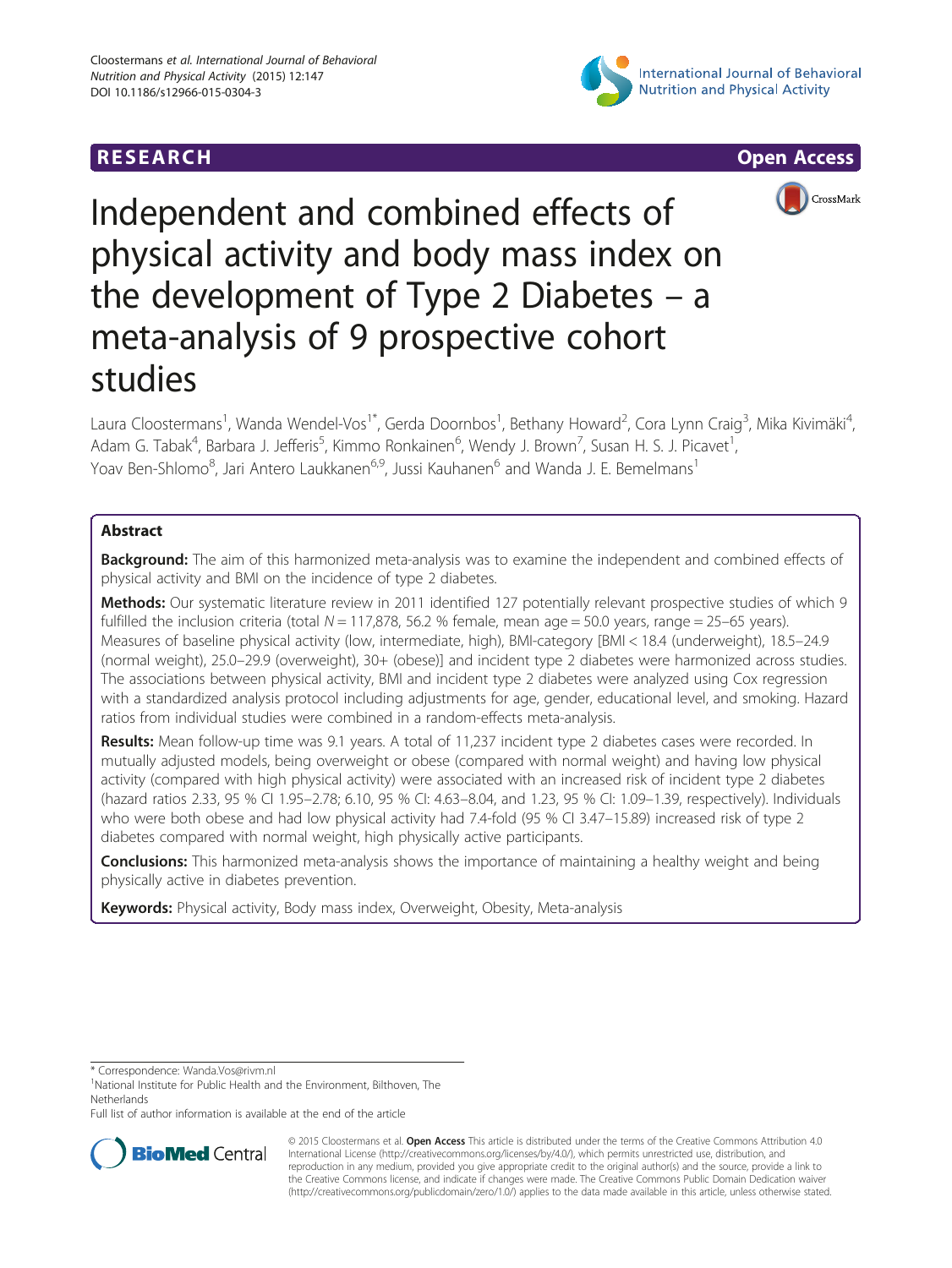# Background

The number of people with diabetes is increasing worldwide. The World Health Organization (WHO) estimates that 285 million people had Type 2 Diabetes (T2D) in 2010, and that this number may increase to 366 million by 2030 [[1\]](#page-9-0). Diabetes is characterized by reductions in insulin production, changes in insulin resistance and glucose uptake. Over time, the increased levels of circulating glucose contribute to the development of cardiovascular and other complications, including blindness and kidney disease. The most common form of diabetes is T2D; at least 85 % of all diabetes cases are T2D [[2](#page-9-0)].

Physical inactivity (PA) and being overweight/obese have frequently been studied as risk factors for T2D. A number of prospective studies have investigated the effect of both PA and overweight (obesity) on incident diabetes [[3](#page-9-0)–[8\]](#page-9-0). Results differed. Rana et al. and Weinstein et al. showed independent associations for both physical activity and overweight/obesity with incident diabetes, with clearly a much larger impact for obesity than for physical activity [[7, 8](#page-9-0)]. Results from Siegel et al. showed risks among those with obesity that were of lesser magnitude [\[5](#page-9-0)]. Moreover both Weinstein et al. and Siegel et al. showed only very small, maybe even negligible contributions of physical activity within those categorized as obese [[5, 8\]](#page-9-0). In turn, Manini et al. showed sitting time to be only associated with incident diabetes among obese women [[4\]](#page-9-0). Kriska et al. showed that physical activity contributed to reduced risks of incident diabetes across BMI categories in a high-risk population of Pima Indians, and Hu et al. showed independent associations for both BMI and physical activity among those with a normal, as well as those with impaired, glucose tolerance [\[3](#page-9-0), [6\]](#page-9-0). Although these studies contribute to the understanding of this subject, they were limited to a certain extent. Study populations tended to be unbalanced in that some included only one of both sexes [[4, 5, 7, 8](#page-9-0)] or a high risk group [\[3, 6](#page-9-0)]. In some cases, either or both BMI and physical activity were analyzed dichotomously [[5, 8, 9](#page-9-0)], instead of using a wider range of categories.

Because of the heterogeneity in methods, meta-analysis of published results from cohort studies will not result in more uniform conclusions. The InterAct-consortium was the first to publish the results of a meta-analyses beyond published results, using standardized data from a casecohort study nested within a large pan-European study  $(N = 27,364$  including 11,230 incident type 2 diabetes cases). Physical activity was assessed using three questions from which a four-category index was derived, and BMI was calculated using a combination of self-reported and measured values for height and weight. The conclusion was that among both men and women, higher PA levels are associated with reduced risk of developing T2D, independent of BMI [\[10\]](#page-9-0).

In this paper we build on the standard protocols for conducting meta-analyses, which involve conducting a systematic review of the literature followed by a metaregression using published results from the included studies. Instead, in this paper, we first describe the methods used to identify existing eligible prospective cohort studies, and then how we asked researchers to re-analyze their data according to a series of predefined and harmonized proportional hazards models, so that the results could be included in our harmonized meta-regression. The aim was to examine both the independent and combined effects of PA and BMI on the development of T2D.

In contrast with the Interact study which assessed physical activity across BMI-categories, our harmonized analysis adds to understanding of the combined role of physical inactivity and high BMI to the development of T2D, using data from cohort studies of populations in and outside Europe.

# **Methods**

# Identifying eligible cohorts

A Medline search was conducted in September 2011 to identify prospective cohort studies that included data on the associations between both PA and BMI with T2D incidence. Cohort studies published between January 1989 and September 2011 were selected. The following search terms were used: Physical activity ('physical activit\*', 'physically active lifestyle\*', 'vigorous activit\*', 'motor activity', 'exercise''leisure and activit<sup>\*'</sup>, 'recreation<sup>\*'</sup>, 'pedestrian\*', 'walking', 'running', 'jogging', 'bicycling', 'cycling', 'skating', 'sport', 'sports', 'sporting', 'fitness', 'active', 'commuting', 'commuting activity', 'active transport', 'travel behavio?r', 'inactivity', 'sedentary behavio?r', 'television', 'tv', 'personal computer\*', 'pc') and diabetes ('diabetes', 'diabetic",niddm', 'iddm'). To identify additional cohorts of interest, reference lists and reviews of the original publications were checked and we asked experts to review and supplement this list to ensure no potential cohort had been missed. This resulted in 127 cohorts that could potentially provide information about PA, BMI and T2D incidence.

Cross-sectional, case–control studies, clinical trials and other intervention studies which aimed to reduce weight and/or increase physical activity, to reduce T2D incidence were excluded. We included cohort studies according to their study characteristics rather than on the basis of the published analyses. Studies were included if: they included a generally 'healthy', predominantly white (>50 %) sample; the age range was 25–65 years at baseline; the study included measures of PA (with an indication of frequency, duration and intensity), height and weight, educational level or socio-economic status and smoking; the follow-up was at least 4 years; and incidence T2D was available at follow-up. Applying these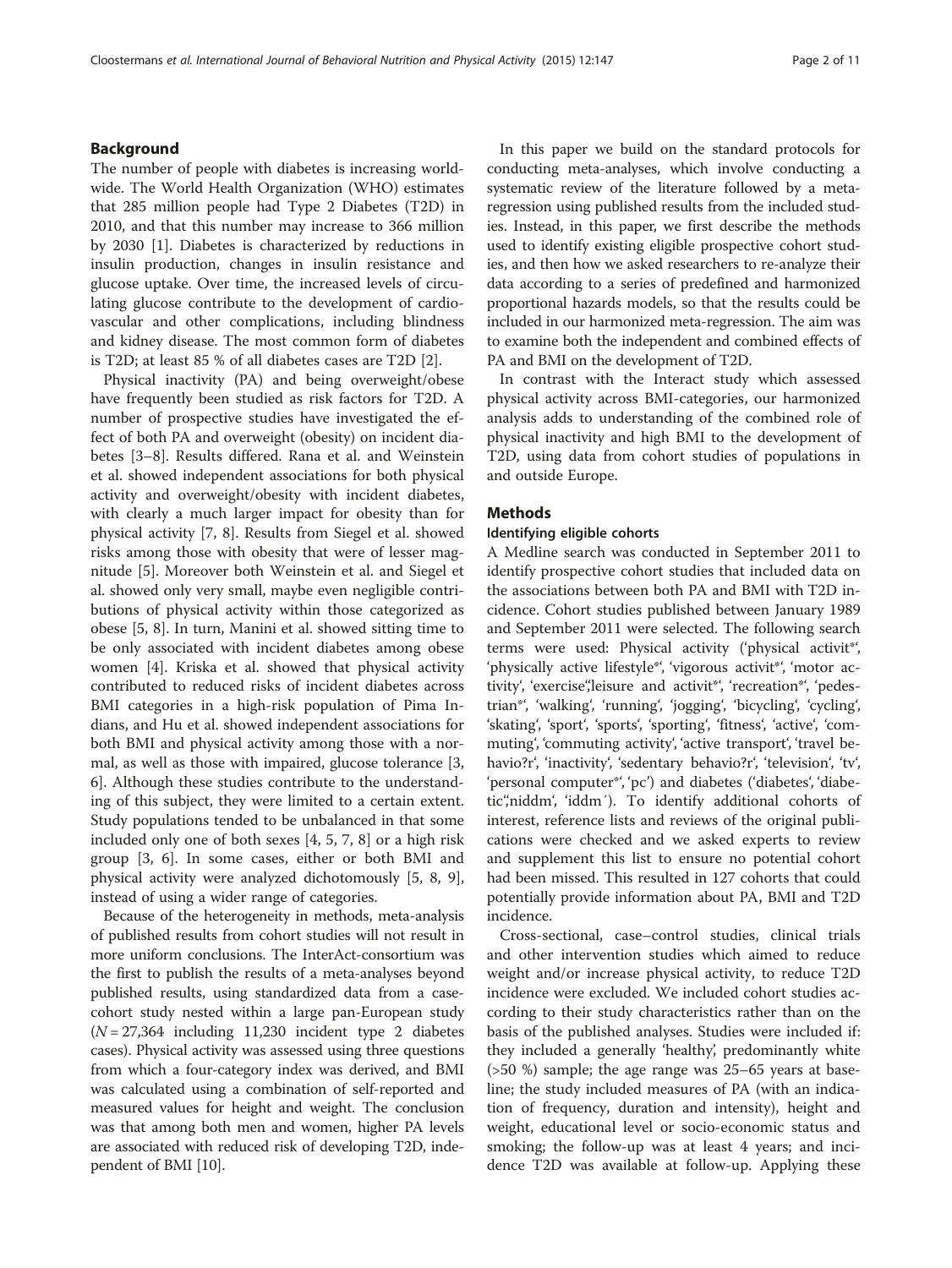criteria reduced the number of 127 potential cohorts to 35 eligible cohorts (Fig. 1).

# Selecting and contacting eligible cohorts

The principal investigators (PIs) of the 35 cohorts were contacted to invite them to participate in this harmonized meta-analysis, after verifying the eligibility of their cohort. Reimbursements of costs or financial incentives were not provided. PIs were offered the possibility to delegate statistical analyses to RIVM.

Six cohorts did not respond and five cohorts declined to participate  $(N=3$  not interested,  $N=2$  without reason). For 24 cohorts eligibility was double-checked in cooperation with the PIs. Three additional cohorts proved not to be eligible and thus were excluded. The detailed analysis plan was presented to 21 cohorts. Lack of resources ( $N = 4$  lack of resources at PIs offices,  $N = 3$ obligatory payments to be made by the leading authors of this paper) resulted in the exclusion of seven additional cohorts. We compared the detailed study designs

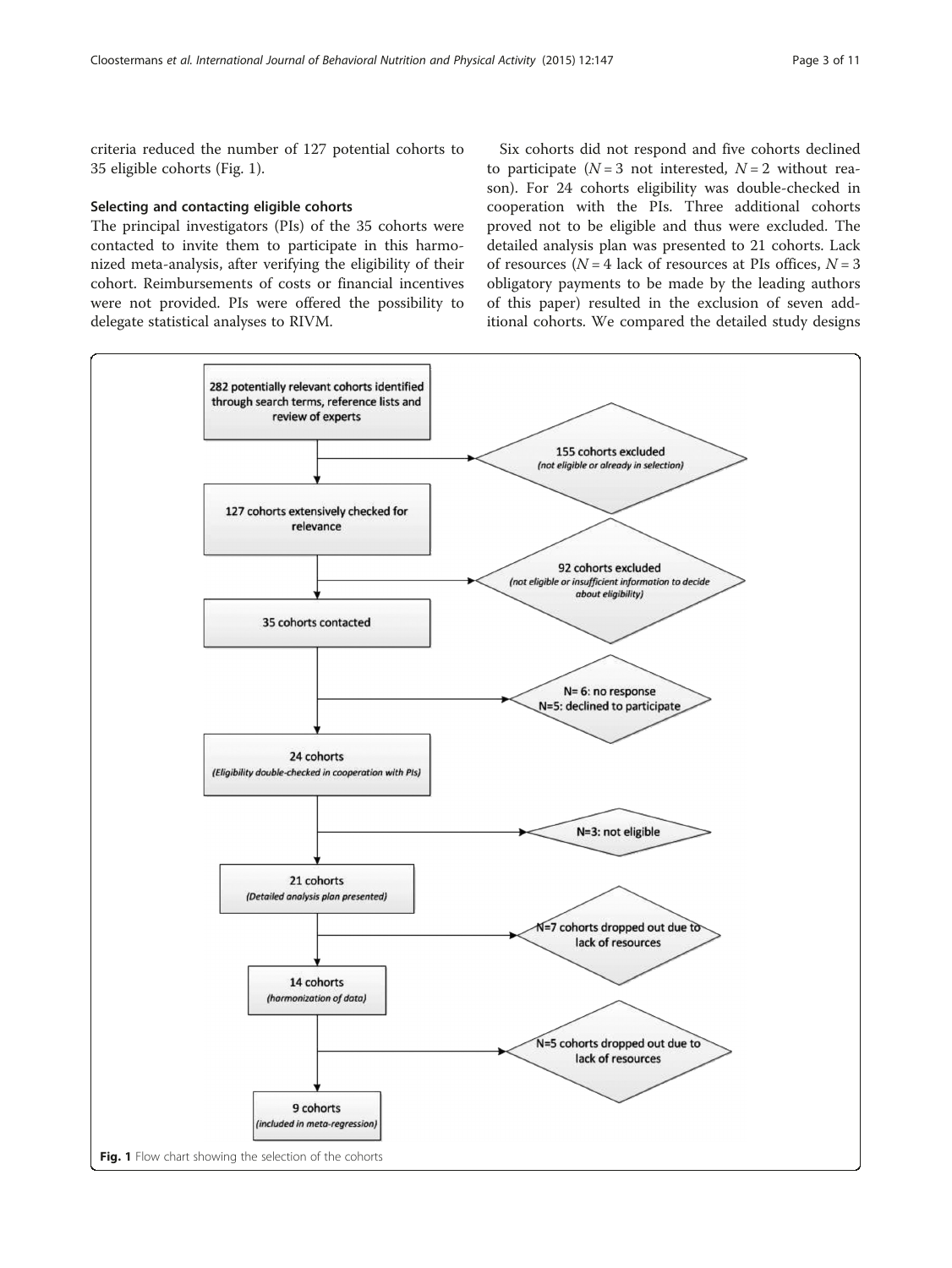of the 14 remaining studies and finalized an analysis plan that ensured harmonized measurement of variables and analysis for all cohorts. This whole process of contacting cohorts, double-checking eligibility and harmonizing measurements proved to be very intensive and time consuming. During this process that took approximately one and a half year, five cohorts dropped out. The meta-analysis presented in this paper included data from nine cohorts, all of which were approved by local ethical committees and were carried out in compliance with the Helsinki declaration.

# Data preparation

In the analysis plan we specified the definition, measurement and cut-off values of variables. The goal was for each study to comply exactly, or as closely as possible with the following definitions of the explanatory and outcome variables.

# Physical activity

Physical activity measures (frequency, intensity, and duration) for a large range of activities (see Additional file [1](#page-9-0): Table A.1) were available. Our measures are based on two domains of activity:

- leisure time physical activities (including walking, gardening, shopping and home maintenance)
- active commuting

The measures exclude activities at work or household chores. Minutes per week spent in low, medium and high physical activity were categorized as shown in Table 1. Cut off values correspond with Global Physical Activity Guidelines [[11\]](#page-9-0).

# Body mass index (BMI)

BMI was calculated, as weight (kg) divided by height squared  $(m^2)$ . Four BMI categories were defined, according to the WHO standard WHO [\[12\]](#page-9-0): underweight (BMI < 18.5 kg/m<sup>2</sup>), normal weight  $(18.5 \leq BMI \lt 25 \text{ kg/m}^2)$ , overweight  $(25 \leq \text{BMI} \leq 30 \text{ kg/m}^2)$  and obese (BMI  $\geq 30 \text{ kg/m}^2$ ). Height and weight were self-reported in two studies and measured at baseline examination in the eight other studies (see Additional file [1:](#page-9-0) Table A.1).

### Diabetes Type 2 (T2D) incidence

Incidence of T2D was measured within a follow-up period of (or as close as possible to) 10 years after baseline. The date of diagnosis for incident cases was

Table 1 Definition of Physical activity (PA) categories

| <b>Low PA</b> | Sum of PA-minutes/week $= 0$ min         |
|---------------|------------------------------------------|
| Medium PA     | 0 min < Sum of PA-minutes/week < 150 min |
| High PA       | Sum of PA-minutes/week ≥ 150 min         |

recorded as the date for onset of diabetes reported in a follow-up questionnaire or at a follow-up examination. If year was all that was available, the diagnosis date was set to July  $1<sup>st</sup>$  of that year. If date of diagnosis was not available, the midpoint of a time-period between examinations within which diabetes was first reported was taken.

According to clinical guidelines, a diagnosis of T2D should preferably be based on measured plasma glucose levels [[13](#page-9-0)]: fasting plasma glucose (≥7.0 mmol/l), nonfasting plasma glucose (≥11.1 mmol/l), 2-h post-load plasma glucose ( $\geq$ 11.0 mmol/l) or HbA1C ( $>$ 6.5 %). Alternatively, whole blood glucose levels can be used (fasting glucose: ≥ 6.1 mmol/l, non-fasting glucose: ≥11.1 mmol/l, 2-h post-load glucose: ≥11.1 mmol/l). Three studies had measured glucose levels. The remaining six studies used self-reported questionnaire items on diabetes such as: 'Has a doctor told you, you have diabetes?' or 'Do you have type 2 diabetes?') [[13](#page-9-0)]. See Additional file [1](#page-9-0): Table A.1 for details on assessment of T2D in each study.

## **Covariates**

Participants' age (in years), gender, educational level and smoking status were assessed at baseline. Educational level was categorized as: low (intermediate secondary school or less), medium (intermediate vocational or higher secondary education) or high (higher vocational education or university). Smoking was categorized as: non-smoker, ex-smoker or current smoker.

### Selection of study population in each cohort

Only participants aged 25–65 years were included. Pregnant women, and cases with Type 1 diabetes (T1D) or T2D at baseline (prevalent cases) were excluded. Furthermore, cases with missing values on one of the following characteristics: age, gender, educational level, smoking status, physical activity, body mass index or T2D-event were excluded. For each cohort a descriptive report on the characteristics of the selected study population was compiled.

#### Longitudinal analyses of individual cohort data

The analysis plan included a protocol with instructions and example code in SAS for Cox-regression analyses (Table [2\)](#page-4-0).

Data from six studies were analysed by their primary investigators, and in the remaining three studies the original study data were analyzed at the National Institute for Public Health and the Environment (RIVM). Analyses were done with SAS 9.2 or STATA 12. Table [2](#page-4-0) presents an overview of the Cox-regression analyses requested for the associations between physical activity and BMI and T2D. Each model was run first without covariates and then with covariates (age, gender, educational level, smoking).

When each cohort's regression results were received at RIVM, checks were performed to verify the definition of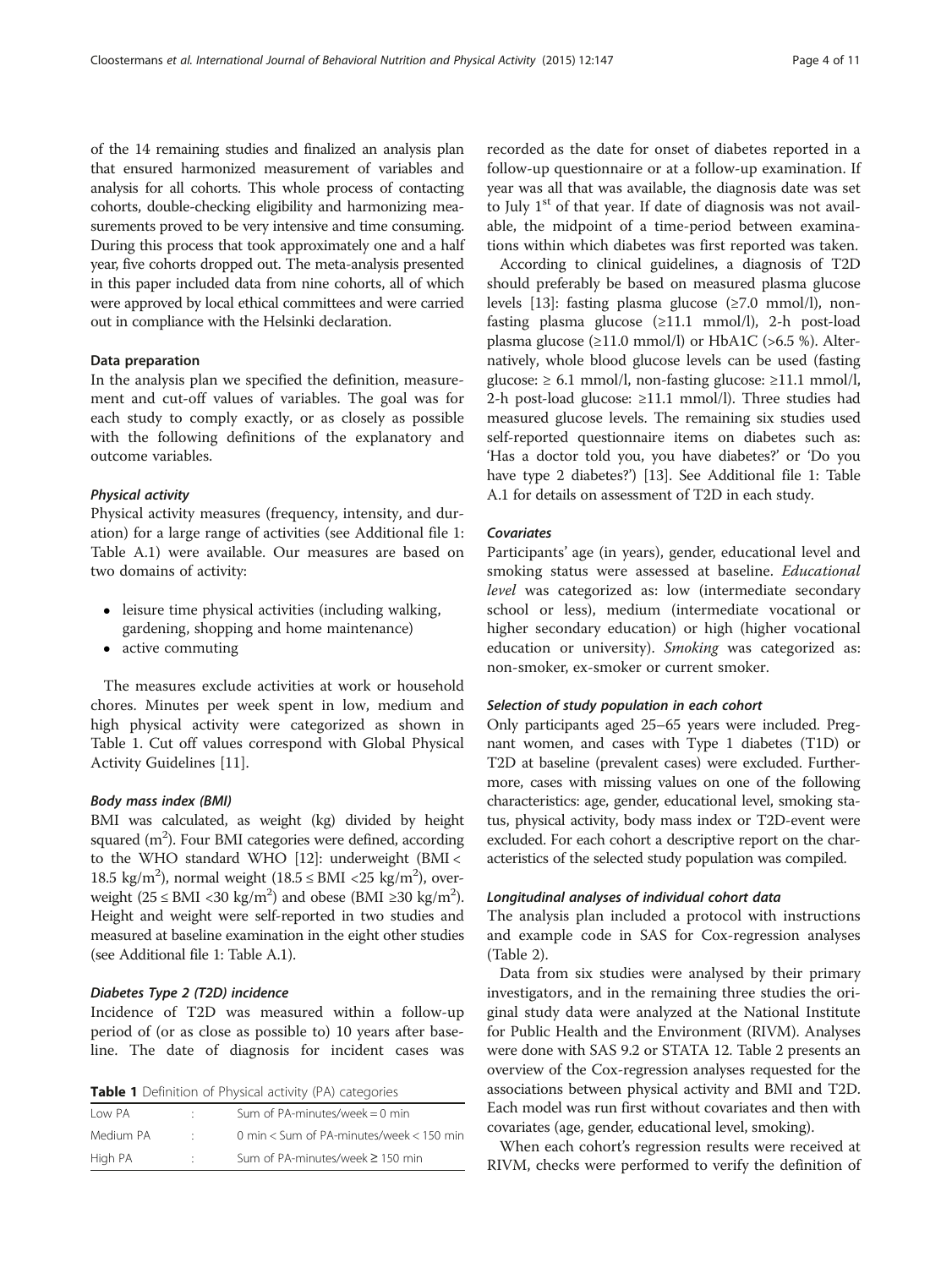| Relation                                          | Model 1 (no adjustment)                                                | Model 2 (adjustment for covariates) | Requested output         |  |  |  |
|---------------------------------------------------|------------------------------------------------------------------------|-------------------------------------|--------------------------|--|--|--|
| Physical activity (PA) on T2D                     | PA-categories:                                                         | Age, Gender, Educational level,     | HRs, Betas, SEs and 95 % |  |  |  |
|                                                   | Low PA                                                                 | Smoking, BMI-categories             | Confidence intervals     |  |  |  |
|                                                   | Medium PA                                                              |                                     |                          |  |  |  |
|                                                   | High PA <sup>a</sup>                                                   |                                     |                          |  |  |  |
| Body Mass Index (BMI) on T2D                      | <b>BMI-categories:</b>                                                 | Age, Gender, Educational level,     | HRs, Betas, SEs and 95 % |  |  |  |
|                                                   | Underweight                                                            | Smoking, PA-categories              | Confidence intervals     |  |  |  |
|                                                   | Normal weight <sup>a</sup>                                             |                                     |                          |  |  |  |
|                                                   | Overweight                                                             |                                     |                          |  |  |  |
|                                                   | Obesity                                                                |                                     |                          |  |  |  |
| Combined effect of Physical                       | Combined categories:                                                   | Age, Gender, Educational level,     | HRs, Betas, SEs and 95 % |  |  |  |
| activity (PA) and Body Mass<br>Index (BMI) on T2D | High PA - Normal weight <sup>a</sup>                                   | Smoking                             | Confidence intervals     |  |  |  |
|                                                   | Low PA - Underweight                                                   |                                     |                          |  |  |  |
|                                                   | Low PA - Normal weight                                                 |                                     |                          |  |  |  |
|                                                   | Low PA - Overweight                                                    |                                     |                          |  |  |  |
|                                                   | Low PA - Obesity                                                       |                                     |                          |  |  |  |
|                                                   | Medium PA - Underweight                                                |                                     |                          |  |  |  |
|                                                   | Medium PA - Normal weight                                              |                                     |                          |  |  |  |
|                                                   | Medium PA - Overweight<br>Medium PA - Obesity<br>High PA - Underweight |                                     |                          |  |  |  |
|                                                   |                                                                        |                                     |                          |  |  |  |
|                                                   |                                                                        |                                     |                          |  |  |  |
|                                                   | High PA - Overweight                                                   |                                     |                          |  |  |  |
|                                                   | High PA - Obesity                                                      |                                     |                          |  |  |  |

<span id="page-4-0"></span>**Table 2** Overview of analyzed relationships (Cox regression analyses) and requested output

<sup>a</sup>Reference category

variables and that analyses had been conducted according to the protocol. This entailed extensive communication between the PIs of each study and the first author of this paper. Results were returned on average 4 times before they were fully compliant with the protocol.

In the subset of studies for which original data were analyzed at RIVM, the proportional hazard assumption for the explanatory variables in Cox regression model was tested [[14\]](#page-9-0).

### Meta survival regression

Because of differences within the 9 study populations, a random effects model was used [[15](#page-9-0)]. Heterogeneity was tested with a likelihood ratio test. Hazard ratios and standard errors were pooled using the restricted maximum likelihood method.

Summary estimates for categories of physical activity with reference level high physical activity and categories of BMI with reference level normal weight, were calculated. These models were unadjusted or adjusted for age, gender, educational level, and smoking. Physical activity models were additionally adjusted for BMI and BMI models were additionally adjusted for physical activity.

## Results

Descriptive statistics of the nine included studies are presented in Table [3](#page-5-0).  $N = 117,878$  participants were included; individual studies varied in size from 1087 (KIHD) to 86,368 (CPS-II), the weight of the latter was substantial in the pooled analysis, being much larger than other studies. Three studies consisted entirely of male participants (BHRS [\[16](#page-10-0)], CaPS [[17\]](#page-10-0), KIHD) and one study consisted entirely of female participants (ALSWH [[18\]](#page-10-0)). Mean follow-up time was 9.1 years. A total of 11,237 incident T2D cases were recorded. The mean time to T2D event ranged from 4.2 years (KIHD) to 8.8 years (PALS [\[19](#page-10-0)]).

The assumption of proportional hazards was not met for the lowest category of BMI, underweight  $(P < 0.001)$ . Since numbers in this category were small and because of the non-proportionality of hazards, underweight was not included in the results.

The results of the meta-analysis showing the relationships between physical activity and T2D are shown in Table [4](#page-7-0) (also see Additional file [1](#page-9-0): Figure B1 and B2). In the unadjusted model, the risk of T2D was 64 % higher in the low PA category compared with the high PA category. Adjustment for confounders attenuated this estimate to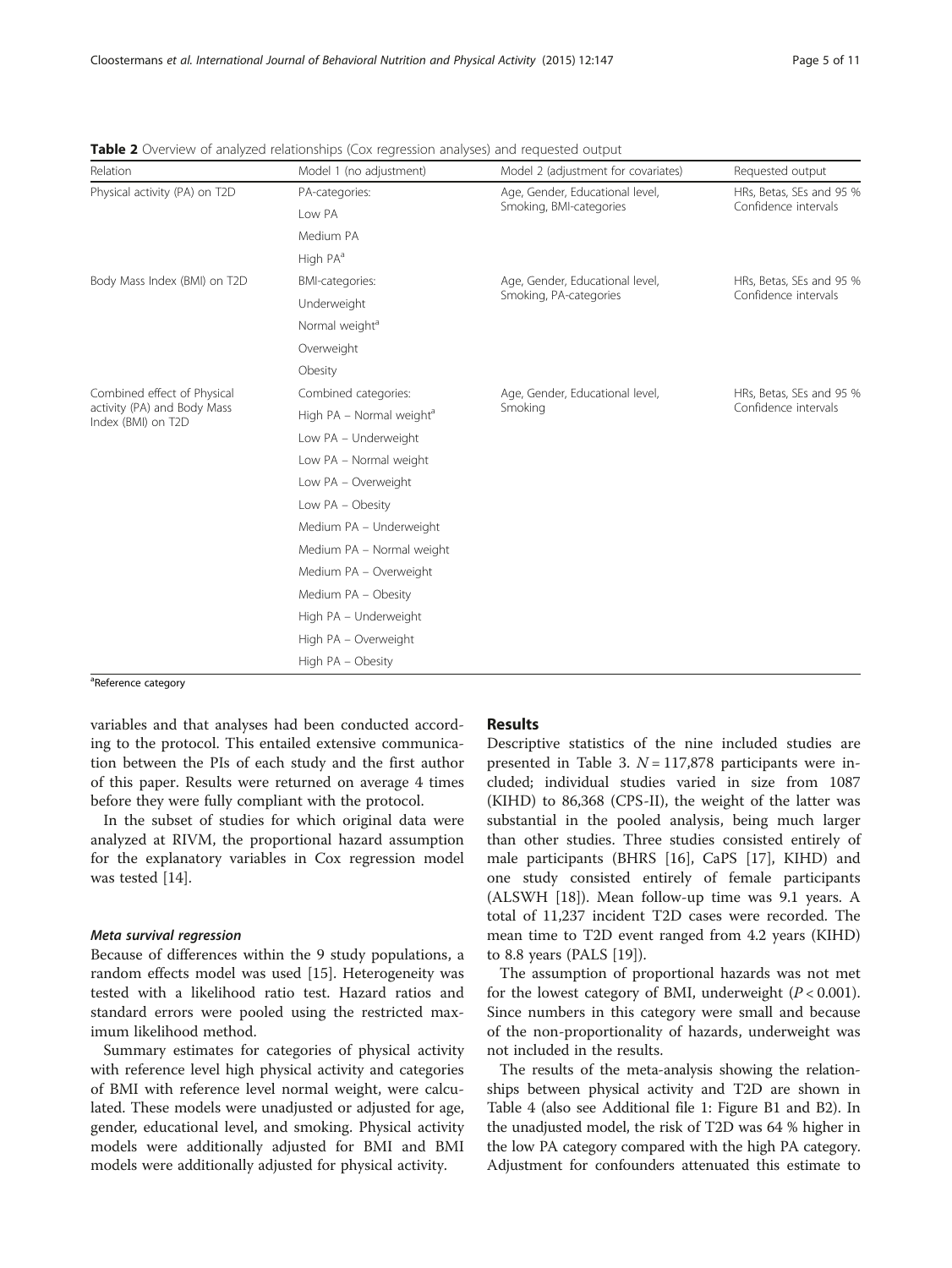|   | Cohort                             | Country       | N          |      |       | Mean age % male Mean time to<br>T2D event (Years) | % Incident cases T2D<br>(Absolute number) | number)                 | PA categories % (Absolute BMI categories % (Absolute number) | Mean<br>BMI |
|---|------------------------------------|---------------|------------|------|-------|---------------------------------------------------|-------------------------------------------|-------------------------|--------------------------------------------------------------|-------------|
|   | Australian Longitudinal Study on   | Australia     | 9599       | 49.6 | 0 %   | 4.9                                               | 4.6 % (441)                               | Low = $17.7$ % (1695)   | underweight = $1.6 % (140)$                                  | 26.2        |
|   | Women's Health (ALSWH) [18]        |               |            |      |       |                                                   |                                           | Med = $25.8$ % (2474)   | normal weight = $47.8 \% (4592)$                             |             |
|   |                                    |               |            |      |       |                                                   |                                           | High = $56.6 \%$ (5430) | mod overweight = $31.6 %$ (3036)                             |             |
|   |                                    |               |            |      |       |                                                   |                                           |                         | $obese = 19.1 % (1831)$                                      |             |
|   | 2 The Australian Diabetes, Obesity | Australia     | 4327       | 47.1 | 46 %  | 4.3                                               | 3.0 % (130)                               | Low = $39.6 \% (1712)$  | underweight = $0.8\%$ (35)                                   | 26.5        |
|   | and Lifestyle study (AusDiab) [24] |               |            |      |       |                                                   |                                           | Med = 57.8 % (2503)     | normal weight = $40.4$ % (1748)                              |             |
|   |                                    |               |            |      |       |                                                   |                                           | High = $2.6 \% (112)$   | mod overweight = 39.5 % (1709)                               |             |
|   |                                    |               |            |      |       |                                                   |                                           |                         | obese = $19.3 % (835)$                                       |             |
|   | 3 British Regional Heart Study     | United        | 4720       | 49.3 | 100 % | 7.0                                               | $1.7 \% (82)$                             | $Low = 31.3 % (2547)$   | underweight = $0.4$ % (19)                                   | 25.4        |
|   | (BRHS) [16]                        | Kingdom       |            |      |       |                                                   |                                           | $Med = 14.8 % (698)$    | normal weight = $46.4 %$ (2188)                              |             |
|   |                                    |               |            |      |       |                                                   |                                           | High = $54.0 \% (2547)$ | mod overweight = $46.3$ % (2184)                             |             |
|   |                                    |               |            |      |       |                                                   |                                           |                         | obese = $7.0 \%$ (329)                                       |             |
|   | 4 Caerphilly Prospective Study     | United        | 2034       | 56.6 | 100 % | 4.7                                               | 4.9 % (99)                                | $Low = 0 % (0)$         | underweight = $1.2 %$ (25)                                   | 26.4        |
|   | (CaPS) [17]                        | Kingdom       |            |      |       |                                                   |                                           | $Med = 18.6 % (378)$    | normal weight = 32.5 % (660)                                 |             |
|   |                                    |               |            |      |       |                                                   |                                           | High = $81.4%$ (1656)   | mod overweight = $52.4$ % (1065)                             |             |
|   |                                    |               |            |      |       |                                                   |                                           |                         | obese = $14.0 \%$ (284)                                      |             |
|   | 5 Cancer prevention study-II       | United        | 86368 58.7 |      | 42 %  | 6.3                                               | 11.5 % (9948)                             | $Low = 1.3 % (1119)$    | underweight = $1.1 % (969)$                                  | 26.1        |
|   | Nutrition Cohort (CPS-II)          | <b>States</b> |            |      |       |                                                   |                                           | $Med = 30.3 % (26166)$  | normal weight = 43.8 % (37851)                               |             |
|   |                                    |               |            |      |       |                                                   |                                           | High = $68.4\%$ (59083) | mod overweight = $39.5 \% (34123)$                           |             |
|   |                                    |               |            |      |       |                                                   |                                           |                         | $obese = 15.5 % (13425)$                                     |             |
|   | 6 Doetinchem Cohort Study [25]     | The           | 3401       | 46.7 | 44 %  | 5.6                                               | $2.0 \% (67)$                             | Low = $0.7$ % (24)      | underweight = $0.8\%$ (27)                                   | 25.6        |
|   |                                    | Netherlands   |            |      |       |                                                   |                                           | $Med = 2.1 % (71)$      | normal weight = $47.2 \% (1605)$                             |             |
|   |                                    |               |            |      |       |                                                   |                                           | $High = 97 % (3306)$    | mod overweight = 40.7 % (1383)                               |             |
|   |                                    |               |            |      |       |                                                   |                                           |                         | obese = $11.4 \%$ (386)                                      |             |
| 7 | Kuopio Ischaemic Heart Disease     | Finland       | 1087       | 51.7 | 100 % | 4.2                                               | $5.1 \% (55)$                             | Low = $0.6\%$ (6)       | underweight = $0.1$ % (1)                                    | 26.8        |
|   | Risk Factor Study (KIHD)           |               |            |      |       |                                                   |                                           | $Med = 11.4 % (124)$    | normal weight = $34.4 % (374)$                               |             |
|   |                                    |               |            |      |       |                                                   |                                           | High = $88\%$ (957)     | mod overweight = $50.4 \%$ (548)                             |             |
|   |                                    |               |            |      |       |                                                   |                                           |                         | obese = $15.1 % (164)$                                       |             |
|   | 8 Physical Activity Longitudinal   | Canada        | 1487       | 41.0 | 48 %  | 8.8                                               | $2.2 \% (32)$                             | $Low = 2.1 % (31)$      | underweight = $2.2 % (32)$                                   | 25.2        |
|   | Study (PALS) [19]                  |               |            |      |       |                                                   |                                           | $Med = 30 % (446)$      | normal weight = 50.7 % (754)                                 |             |
|   |                                    |               |            |      |       |                                                   |                                           | High = $67.9%$ (1010)   | mod overweight = $36.3$ % (540)                              |             |
|   |                                    |               |            |      |       |                                                   |                                           |                         | obese = $10.8 \% (161)$                                      |             |

<span id="page-5-0"></span>Table 3 Descriptive statistics of 9 individual cohort studies included in the meta-analysis,  $n = 119,396$  participants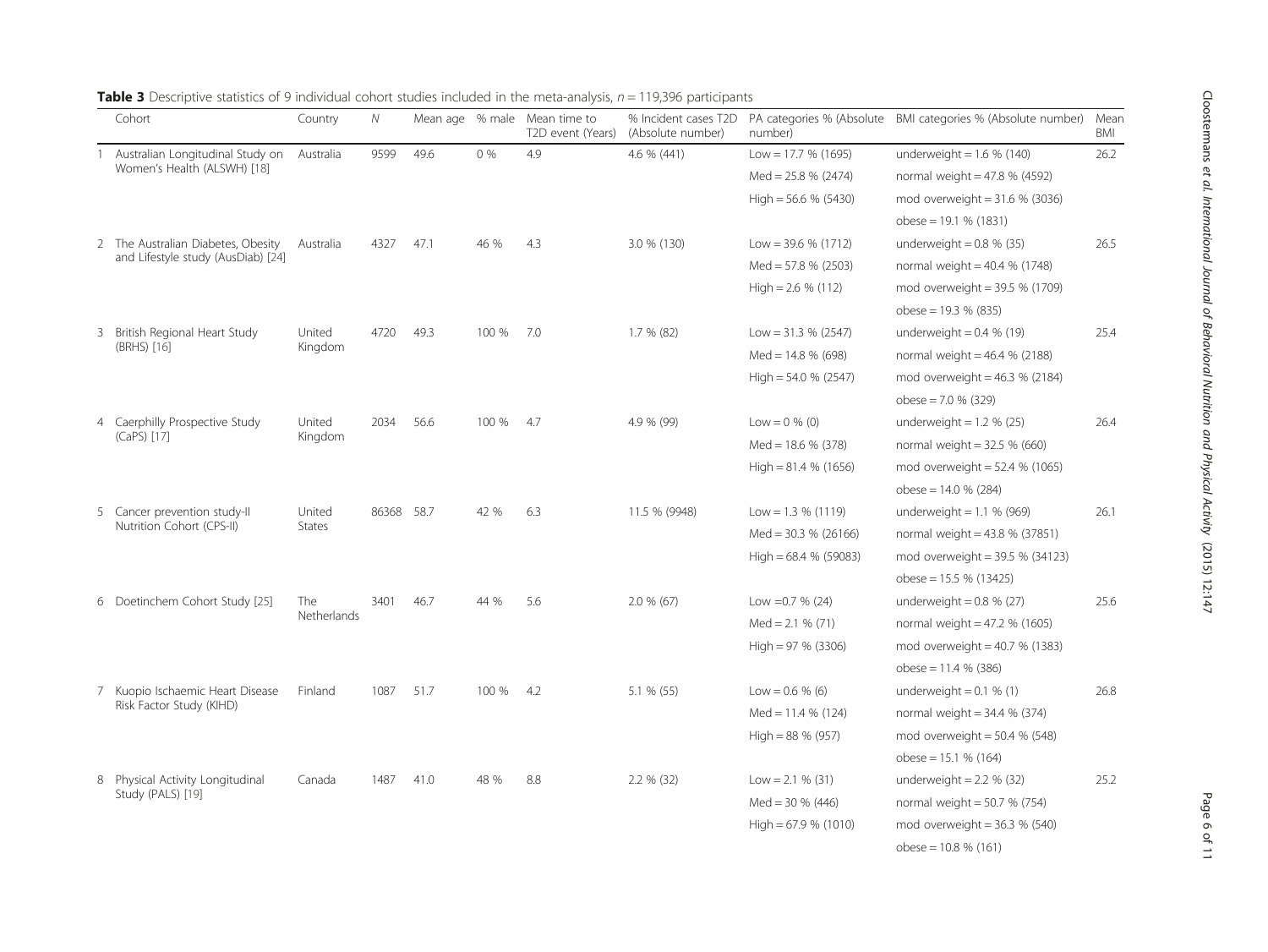| 9 Whitehall-II study (WH-II) [26] | Jnited<br>Kingdom | 4855 | 49.1 | 70 % | -8.5 | 7.9 % (383) | $Low = 0 % (0)$    | underweight $= 0.95(46)$       | 25.3                            |  |
|-----------------------------------|-------------------|------|------|------|------|-------------|--------------------|--------------------------------|---------------------------------|--|
|                                   |                   |      |      |      |      |             | Med = $10\%$ (508) | normal weight = $51.99$ (2524) |                                 |  |
|                                   |                   |      |      |      |      |             |                    | High = $89.5 \% (4347)$        | mod overweight = $38.00$ (1845) |  |
|                                   |                   |      |      |      |      |             |                    |                                | obese = $9.06(440)$             |  |

**Table 3** Descriptive statistics of 9 individual cohort studies included in the meta-analysis,  $n = 119,396$  participants (Continued)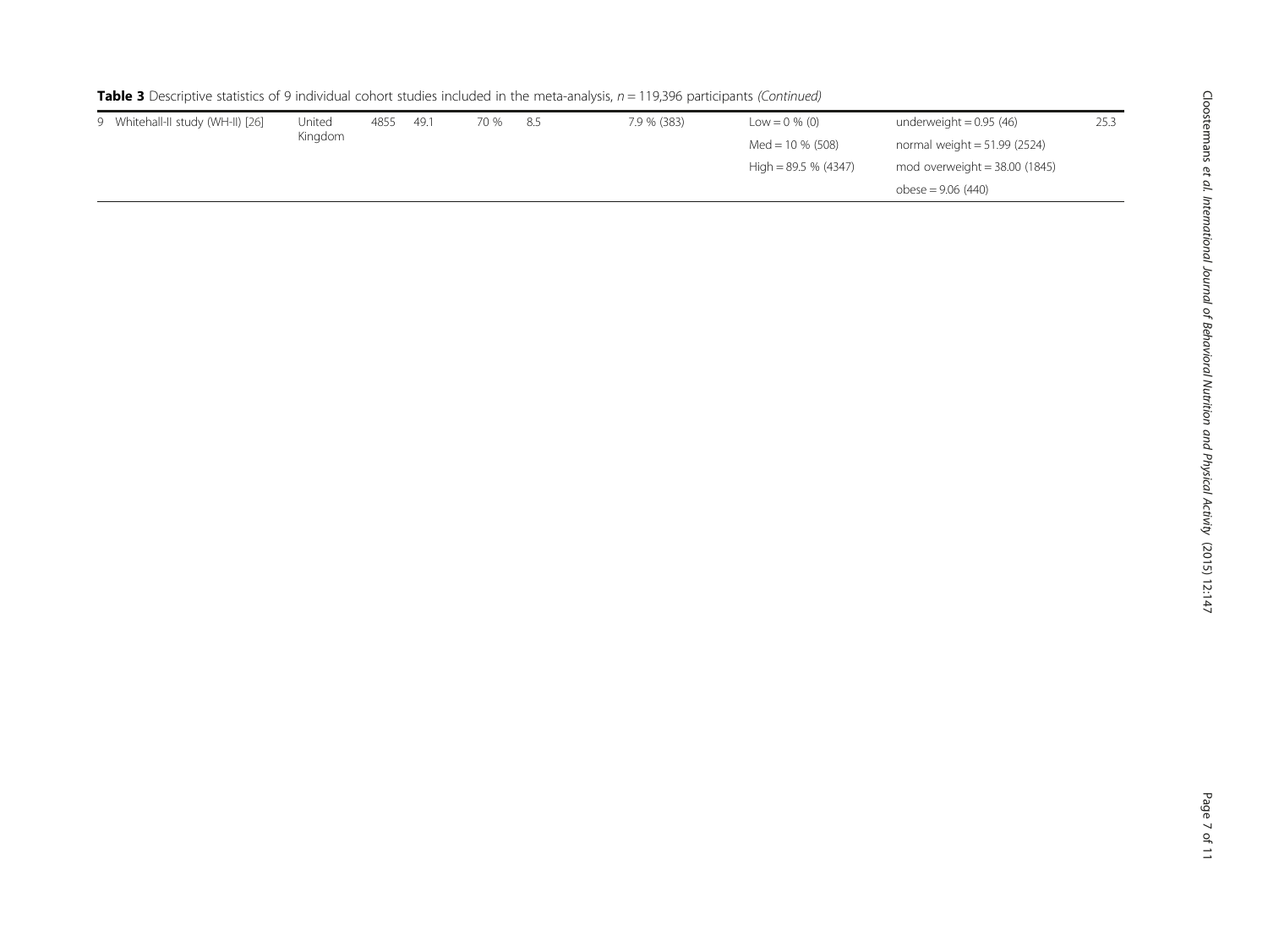| Physical activity on T2D |   | Model 1 <sup>a</sup> |               | Model 2 <sup>b</sup> |               |                       |
|--------------------------|---|----------------------|---------------|----------------------|---------------|-----------------------|
|                          | Ν | HR                   | 95 % CI       | <b>HR</b>            | 95 % CI       | Heterogeneity p-value |
| High physical activity   |   | 1.00                 |               | 1.00                 |               |                       |
| Medium physical activity |   | 1.11                 | $0.86 - 1.43$ | 1.08                 | $1.04 - 1.13$ | 1 U                   |
| Low physical activity    |   | 1.64                 | 1.45-1.85     | 1.23                 | $1.09 - 1.39$ | 1 C                   |

<span id="page-7-0"></span>**Table 4** Meta- analysis of baseline physical activity categories as determinant of T2D development

<sup>a</sup>Model 1: T2D = physical activity level categories

<sup>b</sup>Model 2: Model 1 + age + gender + educational level + smoking + body mass index categories

<sup>c</sup>No estimates for CaPS and WH-II

dBetween study variance is estimated as zero

1.23 (95 % CI: 1.09–1.39). For medium PA risk estimates were also attenuated, but to a lesser degree.

Relationships between baseline BMI and risk of developing T2D are shown in Table 5 (also see Additional file [1](#page-9-0): Figure B3 and B4) . The associations between being overweight or obese and risk of T2D were stronger than the associations of lower levels of physical activity and T2D. The summary hazard ratios for developing T2D in participants who were overweight or obese were 2.33 (95 % CI: 1.95–2.78) and 6.10 (95 % CI: 4.63–8.04) respectively.

The combined effect of physical activity and body mass index levels on T2D was assessed by creating separate indicators for combinations of PA and BMI. Results are in Table [6](#page-8-0) and graphically shown in Fig. [2](#page-8-0).

The single reference group in this analysis was 'high physical activity/normal weight'. The highest hazard ratio was among individuals who were both obese and had low physical activity (HR 7.43, 95 % CI 3.47–15.89). Except for 'medium physical activity/normal weight, hazard ratios ' were higher for all other combinations of PA and BMI than in the comparison group 'high physical activity/normal weight' (significance level  $p \le 0.05$ ). Within the overweight and obese BMI categories, the summary hazard ratios of T2D decreased with higher levels of physical activity. The p value for the test of linear trend across the three overweight combinations (low PA/overweight, medium PA/ overweight, high PA/overweight) in the adjusted model was  $p = 0.0076$  and across the three obese combinations (low PA/obese, medium PA/obese, high PA/obese) in the adjusted model :  $p = 0.5780$ .

# ples from within and outside Europe. In this metaanalysis of harmonized data from 9 prospective cohort studies - in mutually adjusted models - being overweight, obese (compared to normal weight) and having low physical activity (compared to high physical activity) were associated with an increased risk of incident type 2 diabetes (hazard ratios 2.33, 95 % CI 1.95–2.78; 6.10, 95 % CI: 4.63–8.04, and 1.23, 95 % CI: 1.09–1.39, respectively). Individuals who were both obese and had low physical activity had a 7.4-fold (95 % CI 3.47–15.89) increased risk of type 2 diabetes, compared with normal weight, high physically active participants. This study showed slightly weaker individual associa-

analysis adds to understanding of the combined role of physical inactivity and high BMI in the development of T2D, using data from cohort studies of population sam-

tions between physical activity, overweight and obesity and diabetes than previous studies have shown. For example, Jeon et al. calculated a summary relative risk based on 10 prospective cohort studies of 1.45 (95 % CI: 1.20–1.72) for being sedentary compared to regular participation in moderate physical activity [\[20](#page-10-0)]. Aune et al. calculated summary relative risks for several physical activity measures based on a mix of prospective cohort, case-cohort, nested case–control studies and randomized trials. In their analysis for total physical activity, 14 prospective cohort studies were included. The summary estimate for low versus high total physical activity was 1.54 (95 % CI: 1.41–1.69). For leisure time physical activity they calculated a summary estimate of 1.35 (95 % CI: 1.27–1.41) based on 55 prospective cohort studies [\[21](#page-10-0)]. The stronger association in the Jeon et al. study may be explained by the fact that they included a large range of physical activity domains. In contrast, our PA-measure

**Discussion** 

In contrast with previous studies which have assessed physical activity across BMI-categories, our harmonized

**Table 5** Meta-analysis of baseline body mass index categories as determinants of T2D development

| Body mass index on T2D | Model 1 <sup>a</sup> |               | Model 2 <sup>b</sup> |               |                       |
|------------------------|----------------------|---------------|----------------------|---------------|-----------------------|
|                        | HR                   | 95 % CI       | <b>HR</b>            | 95 % CI       | Heterogeneity p-value |
| Normal weight          | 1.00                 |               | 1.00                 |               |                       |
| Overweight             | 2.46                 | $2.07 - 2.91$ | 2.33                 | $1.95 - 2.78$ | 0.096                 |
| Obesity                | 6.68                 | 4.94-9.03     | 6.10                 | $4.63 - 8.04$ | < .0001               |

<sup>a</sup>Model 1: T2D = BMI categories

<sup>b</sup>Model 2: Model 1 + age + gender + educational level + smoking + physical activity level categories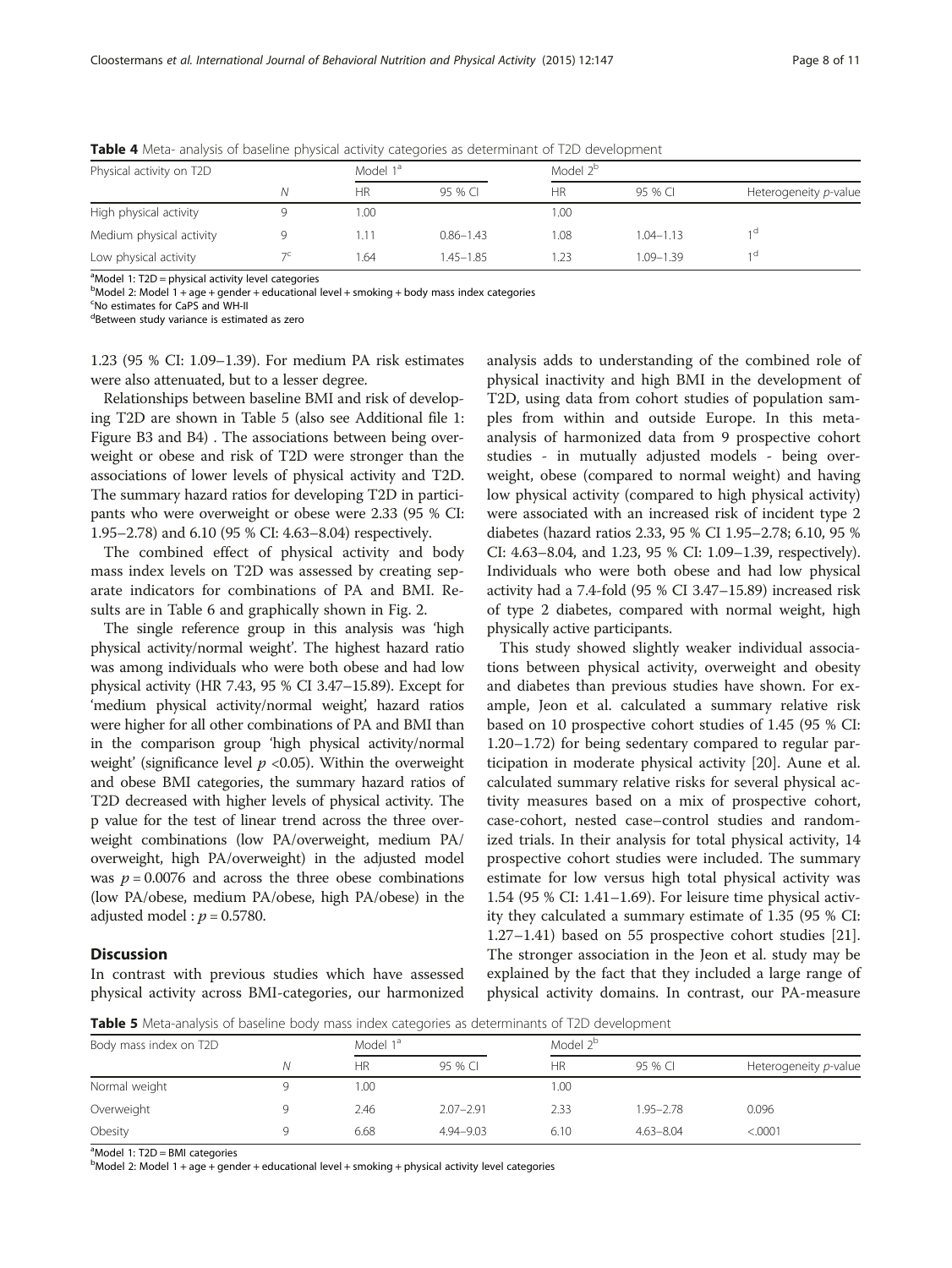<span id="page-8-0"></span>

|  |  |  | Table 6 Meta-analysis of combined classes of baseline physical   |  |
|--|--|--|------------------------------------------------------------------|--|
|  |  |  | activity (PA) and baseline body mass index on development of T2D |  |

| Combined PA x BMI classes |   | Model 1 <sup>a</sup>    | Model 2 <sup>b</sup> |
|---------------------------|---|-------------------------|----------------------|
|                           | Ν | HR (95 % CI)            | HR (95 % CI)         |
| High PA, normal weight    |   | 1.00                    | 1.00                 |
| Medium PA, normal weight  | 9 | $0.80(0.46 - 1.38)$     | $0.84(0.50 - 1.39)$  |
| Low PA, normal weight     | 6 | 1.75 (1.19 - 2.58)      | 1.61 (1.09-2.37)     |
| High PA, overweight       | 9 | $2.38(1.83 - 3.10)$     | 2.26 (1.74-2.93)     |
| Medium PA, overweight     | 9 | 2.52 (1.94-3.28)        | 2.45 (1.87-3.20)     |
| Low PA, overweight        | 7 | $3.00(2.31 - 3.88)$     | 2.86 (1.93-4.22)     |
| High PA, obese            | 9 | $6.62$ $(4.39 - 10.00)$ | $6.13(4.25 - 8.84)$  |
| Medium PA, obese          | 9 | 7.21 (4.16-12.51)       | 6.93 (4.20-11.43)    |
| Low PA, obese             | 7 | $8.07(3.91 - 16.67)$    | 7.43 (3.47-15.89)    |

<sup>a</sup>Model 1: T2D = combined physical activity level and BMI categories <sup>b</sup>Model 2: Model 1 + age + gender + educational level + smoking

was based on only two domains of physical activity: leisure time physical activity and transport-related physical activity (specifically active commuting). Aune et al. showed a weaker association based on leisure time physical activity alone than for total physical activity. Our summary estimate for low versus high physical activity was 1.23 (95 % CI: 1.09–1.39). Abdullah et al. calculated a summary relative risk based on 18 prospective cohort studies of 7.28 (95 % CI: 6.47–8.28) for obesity and 2.92 (95 % CI: 2.57–3.32) for overweight, compared with normal weight [\[22](#page-10-0)]. Our summary estimates were 6.10 (95 % CI: 4.63–8.04) and 2.33 (95 % CI: 1.95–2.78) respectively.

Furthermore we observed stronger associations with T2D for obesity than for physical activity. This is in line with previous studies. In a systematic review, Fogelholm found that in six out of eight included studies the combination of being obese and physically active was a greater health hazard in terms of T2D than having normal weight and being inactive [\[23\]](#page-10-0). The InterActconsortium concluded that for both men and women lower levels of physical activity were associated with an increased risk of T2D across BMI-categories [[10\]](#page-9-0). Similarly, our findings showed decreasing HRs for T2D incidence within the overweight and obese BMI categories for increasing levels of physical activity. This trend was statistically significant among those categorized as overweight (p for trend: 0.0076) but not for those categorized as obese (p for trend: 0.5780). In future studies, using objective measures for physical activity, as well as height and weight, could help to further assess the relative importance of adiposity and physical activity in relation to T2D.

The strength of our study is that results are not based on published results, but on (re) analysis of data from individual cohorts, following a standardized protocol. This harmonized analysis reduces the heterogeneity of the study results. As the studies were not published, we could not assess publication bias in the standard way. However, there was potential for bias because data from only nine of the 21 eligible prospective cohort studies could be included. As the cohorts that were not included have not published on the combined effect of physical activity and BMI on T2D, it is difficult to judge the direction or the extent of bias in our summary estimates. Despite our efforts to standardize, not all differences between cohorts could be resolved, because the PA questionnaires and methods of T2D case ascertainment differed across cohorts. The quality of measurement of

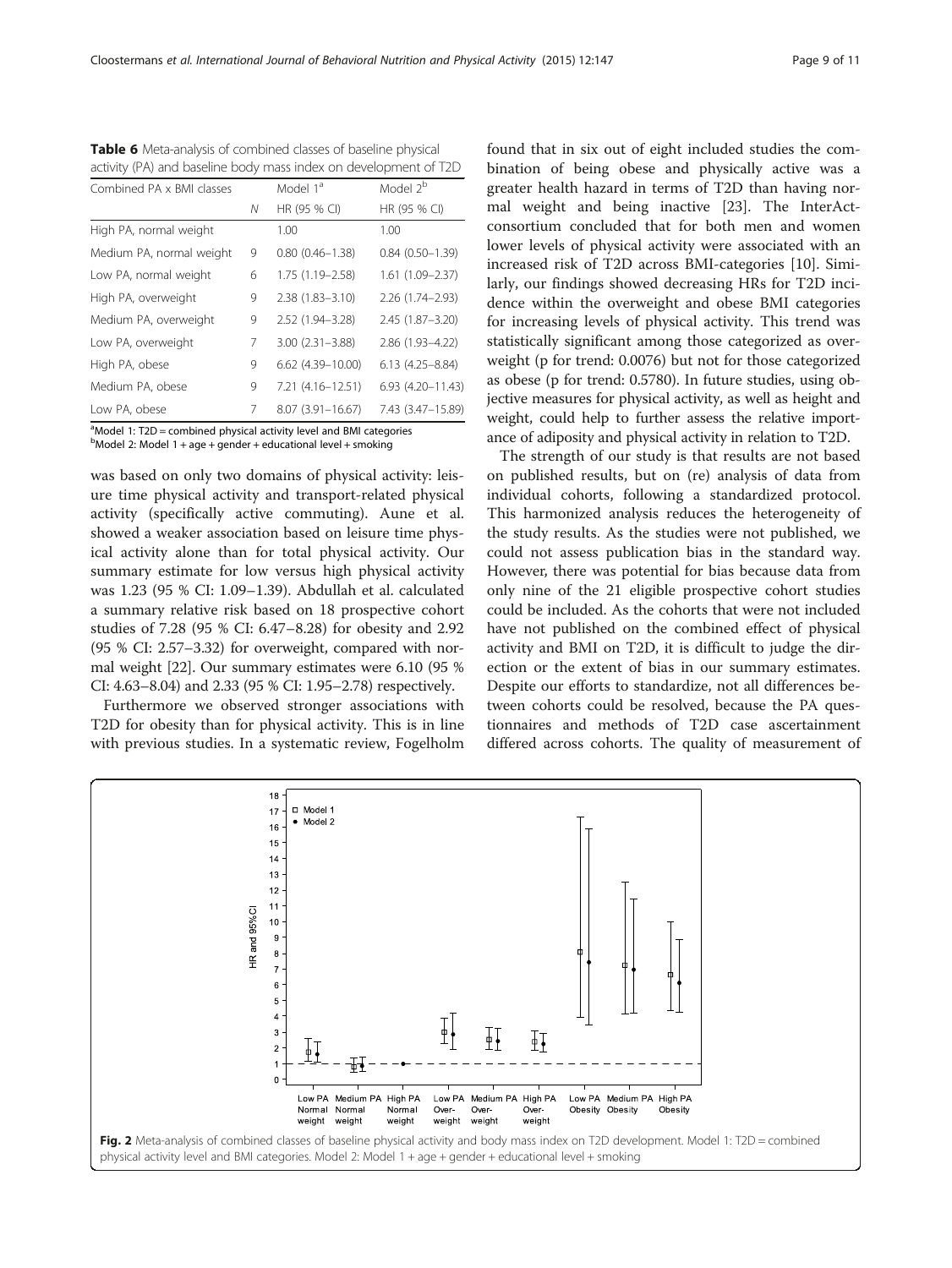<span id="page-9-0"></span>overweight and obesity was likely to have been higher than for PA, which was measured using quite crude methods in some studies. This would have affected the effect sizes, and may have consequences for interpreting the relative importance of both risk factors in T2D development. Use of objective measures of PA in future studies will improve these limitations.

# Conclusions

Our study demonstrates important associations between increasing levels of BMI and decreasing levels of physical activity on the development of T2D. Participants who were obese and who had the lowest levels of physical activity were most at risk for developing T2D. Our findings underline the importance of maintaining a healthy weight and also of being physically active in order to reduce risk of developing T2D.

# Additional file

[Additional file 1: Table A.1](dx.doi.org/10.1186/s12966-015-0304-3) - Characteristics of cohort studies included in the meta-analysis. Figure B.1. Hazard ratios and 95 % CI of baseline low physical activity on development of T2D. Model is adjusted for age, gender, educational level, smoking and BMI. Figure B.2. Hazard ratios and 95 % CI of baseline medium physical activity on development of T2D. Model is adjusted for age, gender, educational level, smoking and BMI. Figure B.3. Hazard ratios and 95 % CI of baseline overweight on development of T2D. Model is adjusted for age, gender, educational level, smoking and physical activity. Figure B.4. Hazard ratios and 95 % CI of baseline obesity on development of T2D. Model is adjusted for age, gender, educational level, smoking and physical activity. (DOCX 39 kb)

#### Competing interests

The authors declare that they have no competing interests.

#### Authors' contributions

Study concept and design: LC, WWV, WB. Acquisition and verification of data: LC. Statistical analysis: LC, BH, CLC, MK, CN, BJ, KR, GD. Drafting the article: LC, WWV, GD. Critical revision: All authors. All authors read and approved the final manuscript.

#### Acknowledgements

We are grateful to all those who contributed to data collection at the study sites. We would like to thank Hendriek Boshuizen for statistical support and Annemieke Spijkerman for her help in structuring basic concepts of this meta-analysis. The Whitehall II study and M. Kivimäki are supported by the UK Medical Research Council (K013351), the British Heart Foundation, the US National Institutes of Health, and the UK Economic and Social Research Council. The Australian Longitudinal Study on Women's Health is funded by the Australian Government Department of Health. The American Cancer Society funds the creation, maintenance, and updating of the Cancer Prevention Study II cohort . B.J. Jefferis was supported by an NIHR Post-Doctoral Fellowship (2010–03–023). The British Regional Heart Study is supported by a British Heart Foundation programme grant (RG/13/16/30528). The National Institute of Health Research and British Heart Foundation had no role in the design and conduct of the study; collection, management, analysis, and interpretation of the data; preparation, review, or approval of the manuscript; and decision to submit the manuscript for publication. The views expressed in this publication are those of the author(s) and not necessarily those of the National Institute for Health Research or the British Heart Foundation. Collaborators per study site are: Wendy Brown for the Australian Longitudinal Study on Women's Health (ALSWH), Yoav Ben-Shlomo for the : Caerphilly Prospective Study (CaPS), Christina Newton for the Cancer prevention study-II Nutrition Cohort (CPS-II), Kimmo Ronkainen, Jari Antero Laukkanen and Jussi

Kauhanen for the Kuopio Ischaemic Heart Disease Risk Factor Study (KIHD), Cora Lynn Craig for the Physical Activity Longitudinal Study (PALS), Mika Kivimäki and Adam Tabak for the Whitehall-II study (WH-II), Susan Picavet for the Doetinchem Cohort Study, Bethany Howard for The Australian Diabetes, Obesity and Lifestyle study (AusDiab) and Barbara Jefferis for the British Regional Heart Study (BRHS)

#### Author details

<sup>1</sup>National Institute for Public Health and the Environment, Bilthoven, The Netherlands. <sup>2</sup>Baker IDI Heart and Diabetes Institute, Melbourne, VIC, Australia. <sup>3</sup> Canadian Fitness and Lifestyle Research Institute, Ottawa, Canada.<br><sup>4</sup> Department of Enidemiology and Public Haalth, University College London <sup>4</sup>Department of Epidemiology and Public Health, University College London, London, UK.<sup>5</sup> Department of Primary Care and Population Health, University College London, London, United Kingdom. <sup>6</sup>Institute of Public Health and Clinical Nutrition, University of Eastern Finland, Kuopio, Finland. <sup>7</sup>School of Human Movement and Nutrition Sciences, University of Queensland, Brisbane, Australia. <sup>8</sup>Department of Clinical Epidemiology, School of Social and Community Medicine, University of Bristol, Bristol, UK. <sup>9</sup>Department of Internal Medicine, Lapland Central Hospital, Rovaniemi, Finland.

#### Received: 23 July 2015 Accepted: 4 November 2015 Published online: 01 December 2015

#### References

- 1. Wild S, Roglic G, Green A, Sicree R, King H. Global prevalence of diabetes: estimates for the year 2000 and projections for 2030. Diabetes Care. 2004;27(5):1047–53.
- 2. International Diabetes Federation. IDF Diabetes Atlas. 6th ed. Brussels: International Diabetes Federation; 2013.
- 3. Kriska AM, Saremi A, Hanson RL, Bennett PH, Kobes S, Williams DE, et al. Physical activity, obesity, and the incidence of type 2 diabetes in a high-risk population. Am J Epidemiol. 2003;158(7):669–75.
- 4. Manini TM, Lamonte MJ, Seguin RA, Manson JE, Hingle M, Garcia L, et al. Modifying effect of obesity on the association between sitting and incident diabetes in post-menopausal women. Obesity (Silver Spring). 2014;22(4):1133–41.
- 5. Siegel LC, Sesso HD, Bowman TS, Lee IM, Manson JE, Gaziano JM. Physical activity, body mass index, and diabetes risk in men: a prospective study. Am J Med. 2009;122(12):1115–21.
- 6. Hu G, Lindstrom J, Valle TT, Eriksson JG, Jousilahti P, Silventoinen K, et al. Physical activity, body mass index, and risk of type 2 diabetes in patients with normal or impaired glucose regulation. Arch Intern Med. 2004;164(8):892–6.
- 7. Rana JS, Li TY, Manson JE, Hu FB. Adiposity compared with physical inactivity and risk of type 2 diabetes in women. Diabetes Care. 2007;30(1):53–8.
- 8. Weinstein AR, Sesso HD, Lee IM, Cook NR, Manson JE, Buring JE, et al. Relationship of physical activity vs body mass index with type 2 diabetes in women. JAMA. 2004;292(10):1188–94.
- 9. Hu G, Qiao Q, Tuomilehto J, Balkau B, Borch-Johnsen K, Pyorala K. Prevalence of the metabolic syndrome and its relation to all-cause and cardiovascular mortality in nondiabetic European men and women. Arch Intern Med. 2004;164(10):1066–76.
- 10. The InterAct Consortium. Physical activity reduces the risk of incident type 2 diabetes in general and in abdominally lean and obese men and women: the EPIC-InterAct Study. Diabetologia. 2012;55(7):1944–52.
- 11. Global Recommendations on Physical Activity for Health. WHO Guidelines Approved by the Guidelines Review Committee. Geneva: World Health Organization; 2010.
- 12. WHO. Obesity: preventing and managing the global epidemic. Report of a WHO Consultation. Geneva: World Health Organization; 2000.
- 13. American Association of Clinical Endocrinologists. American Association of Clinical Endocrinologists/American College of Endocrinology statement on the use of hemoglobin A1c for the diagnosis of diabetes. Endocr Pract. 2010;16(2):155–6.
- 14. Lin DYWL, Ying Z. Checking the Cox model with cumulative sums of martingale-based residuals. Biometrika. 1993;80:573–81.
- 15. Stijnen T, Hamza TH, Özdemir P. Random effects meta-analysis of event outcome in the framework of the generalized linear mixed model with applications in sparse data. Stat Med. 2010;29(29):3046–67.